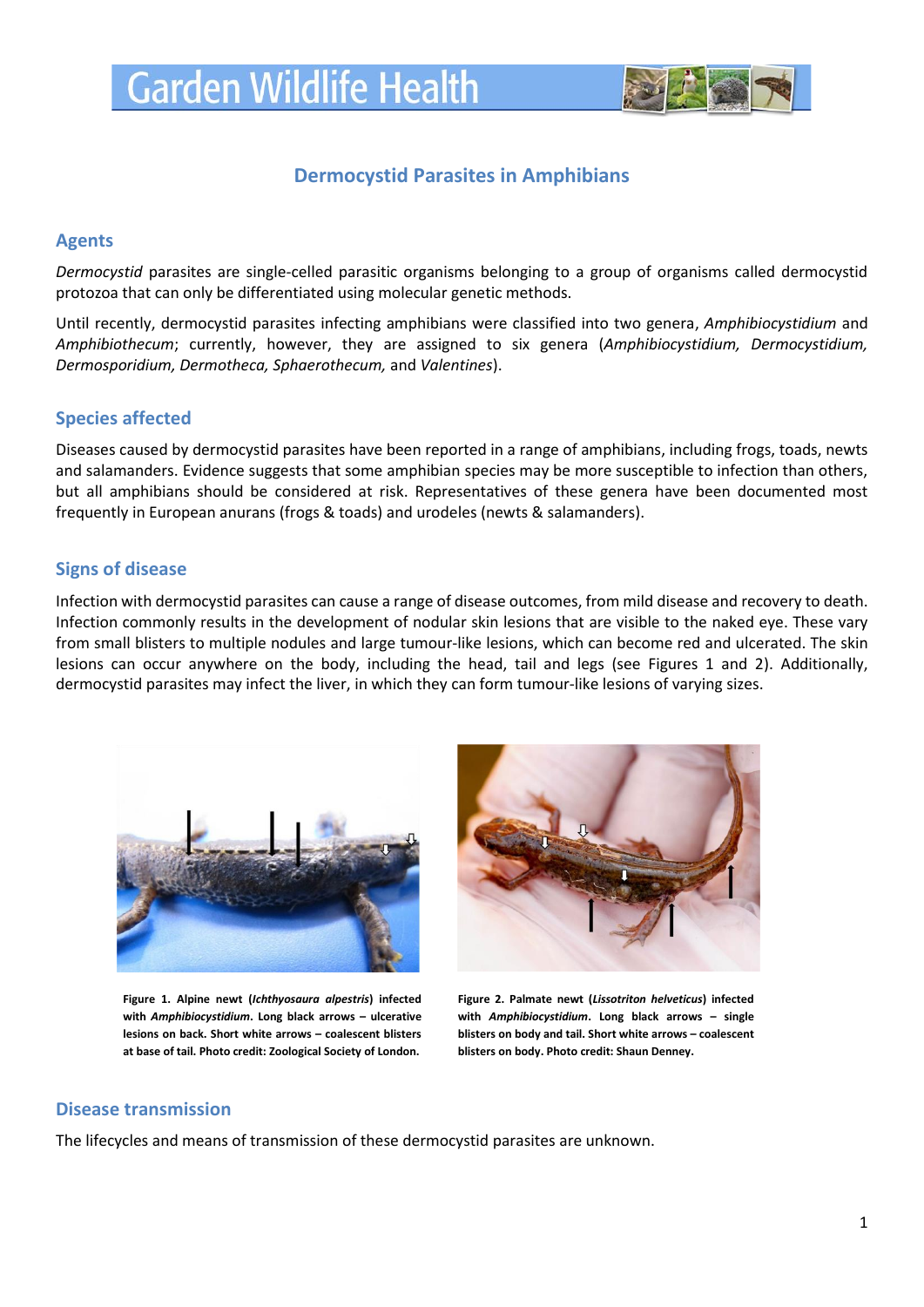## **Distribution**

Disease consistent with *Amphibiocystidium* infection was first described in Europe at the beginning of the 20th Century in frogs and newts and has since also been found in North America. There has been an increase in the number of reports of amphibians infected with dermocystid parasites in recent years in Great Britain and elsewhere in Europe, and recently salamanders affected by a *Dermotheca* species have been found in the mid-western United States. It is possible that this increase in reporting might be due to the large increase in the number of people studying amphibian diseases.

In Great Britain, dermocystid parasitic diseases are suspected to be present in both native and introduced species of newts in multiple sites across the country and their distribution and impact are currently under investigation.

### **Risk to human health**

Dermocystid parasites are known to infect amphibians and fish, and there is no known risk to human health.

### **Risk to domestic animals**

Dermocystid parasites are known to infect various species of amphibian. As such, pet amphibians should be regarded as being susceptible to infection.

### **Diagnosis**

A tentative diagnosis of dermocystid parasitic disease can often be made based on the appearance of the lesions found in affected amphibians. However, a definitive diagnosis and differentiation between an infection with *Amphibiocystidium* and other dermocystid parasites can only be made using specialist laboratory tests.

If you wish to report finding a dead amphibian, or signs of disease in amphibians, please visit [www.gardenwildlifehealth.org.](http://www.gardenwildlifehealth.org/) Alternatively, if you have further queries or have no internet access, please call the **Garden Wildlife Health** vets on **0207 449 6685**.

### **Control and prevention**

There are no known effective treatments for dermocystid parasitic diseases. The movement of infected animals should be avoided to help prevent the unintentional spread of the parasite to new areas.

## **Further information**

More advice on amphibians in your garden can be found on the Garden Wildlife Health website [www.gardenwildlifehealth.org.](http://www.gardenwildlifehealth.org/)

### **Scientific publications**

Pascolini R, Daszak P, Cunningham AA, Tei S, Vagnetti D, Bucci S, Fagotti A, Di Rosa I (2003) Parasitism by *Dermocystidium ranae* in a population of *Rana esculenta* complex in Central Italy and description of *Amphibiocystidium*  n. gen. *Diseases of Aquatic Organisms* **56(1):**65-74. [doi: 10.3354/dao056065.](http://www.ncbi.nlm.nih.gov/pubmed/?term=Parasitism+by+Dermocystidium+ranae+in+a+population+of+Rana+esculenta+complex+in+Central+Italy)

Raffel TR, Bommarito T, Barry DS, Witiak SM, Shackelton LA (2008) Widespread infection of the Eastern red-spotted newt (*Notophthalmus viridescens*) by a new species of Amphibiocystidium, a genus of fungus-like mesomycetozoan parasites not previously reported in North America. *Parasitology* **135(2):**203–215[. doi:10.1017/S0031182007003708.](http://www.ncbi.nlm.nih.gov/pubmed/?term=Widespread+infection+of+the+Eastern+red-spotted+newt+(Notophthalmus+viridescens)+by+a+new)

Duffus ALJ, Cunningham AA (2010) Major disease threats to European amphibians. *The Herpetological Journal* **20(3):**117–127. [http://www.ingentaconnect.com/content/bhs/thj/2010/00000020/00000003/art00002.](http://www.ingentaconnect.com/content/bhs/thj/2010/00000020/00000003/art00002)